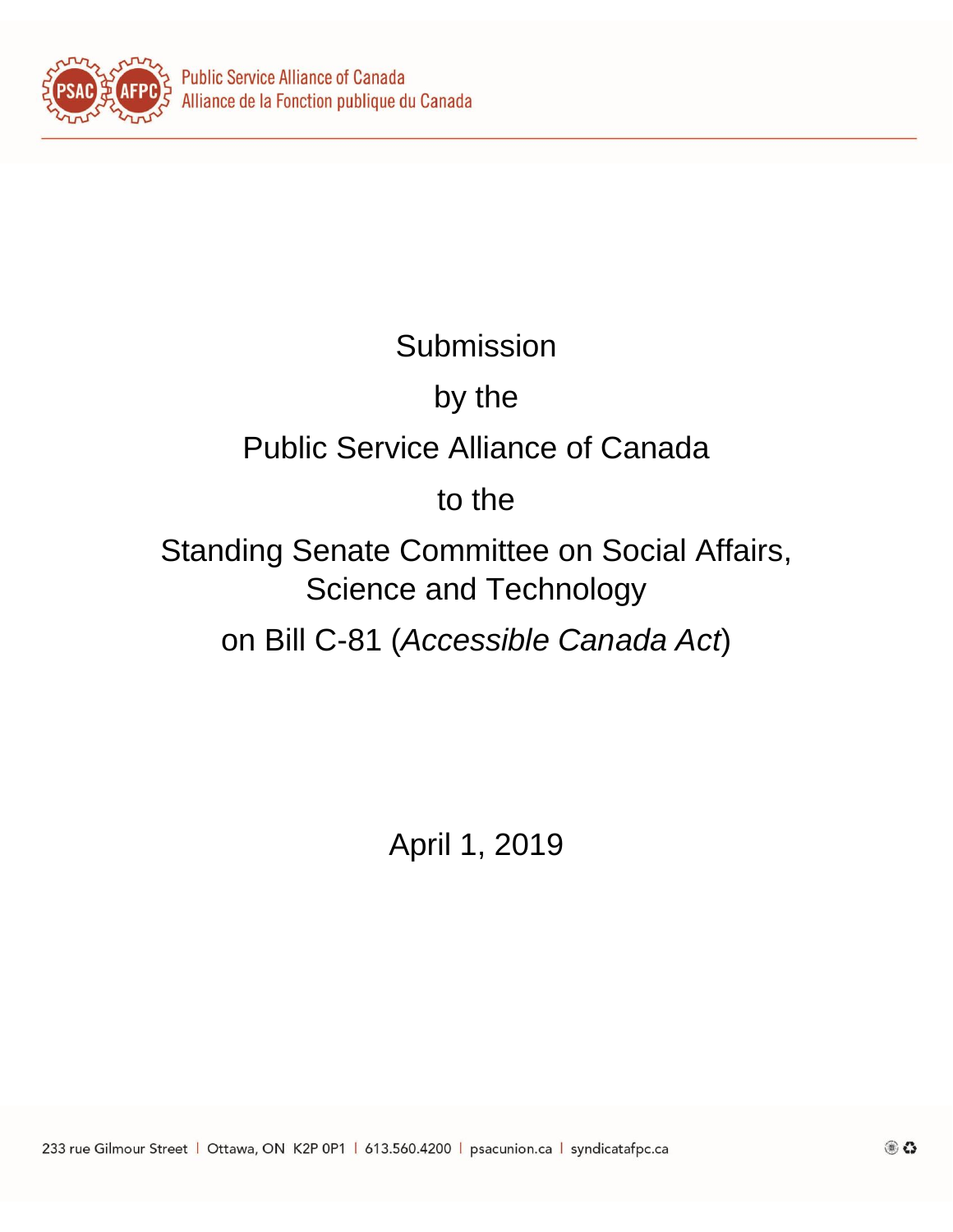The Public Service Alliance of Canada (PSAC) supports the *Accessible Canada Act*'s (Bill C-81), goal of "a Canada without barriers". Persons with disabilities must be able to fully and equitably participate in all aspects of Canadian society.

PSAC represents 180,000 workers across Canada including thousands of federal public sector workers in government departments and agencies, crown corporations, museums, workers in the federal transportation sector at airports and port authorities, and others.

As a bargaining agent, our submission will focus on accessibility in employment and the impact on employees with disabilities in the federal sector.

#### **Accessibility in employment: Overlap with employment equity**

Bill C-81 seeks to address accessibility and the removal of barriers in a number of areas, including employment (s 5). The current 20-year-old *Employment Equity Act* (EEA) covers four designated groups, one being persons with disabilities, as well as the removal of barriers in employment.

Both Bill C-81 and the EEA require federal employers to create plans to eliminate barriers for persons with disabilities:

- Part 4 of Bill C-81 requires organizations to develop accessibility plans "respecting [their] policies, programs, practices, and services in relation to the identification and removal of barriers and the prevention of new barriers" in employment and other areas.
- The EEA requires employers to "identify and eliminate employment barriers against persons in designated groups [including persons with disabilities] that result from the employer's employment systems, policies and practices" (s 5). They must do this by creating employment equity plans which must include measures to eliminate those barriers (s 10).

PSAC's concern is that there is overlap between the two pieces of legislation, but no indication or direction as to what this will mean in practical terms for employees with disabilities, employers, and unions.

In fact, despite the overlap, Bill C-81 only mentions the EEA twice and makes no reference to how the two pieces of legislation will work concurrently. This overlap and lack of clarity will create confusion for employers, employees with disabilities, and unions. In order to comply with both pieces of legislation, employers will have to create two plans to address the same barriers. However, there is no solution put in place to address conflicts that may arise with the two plans. Furthermore, there is no indication as to which plan would override the other and whether both plans would be administered by different individuals or the same individual.

In our view, it would be preferable to improve the EEA and refer the employment aspects of Bill C-81 to the EEA provisions, rather than create new legislative provisions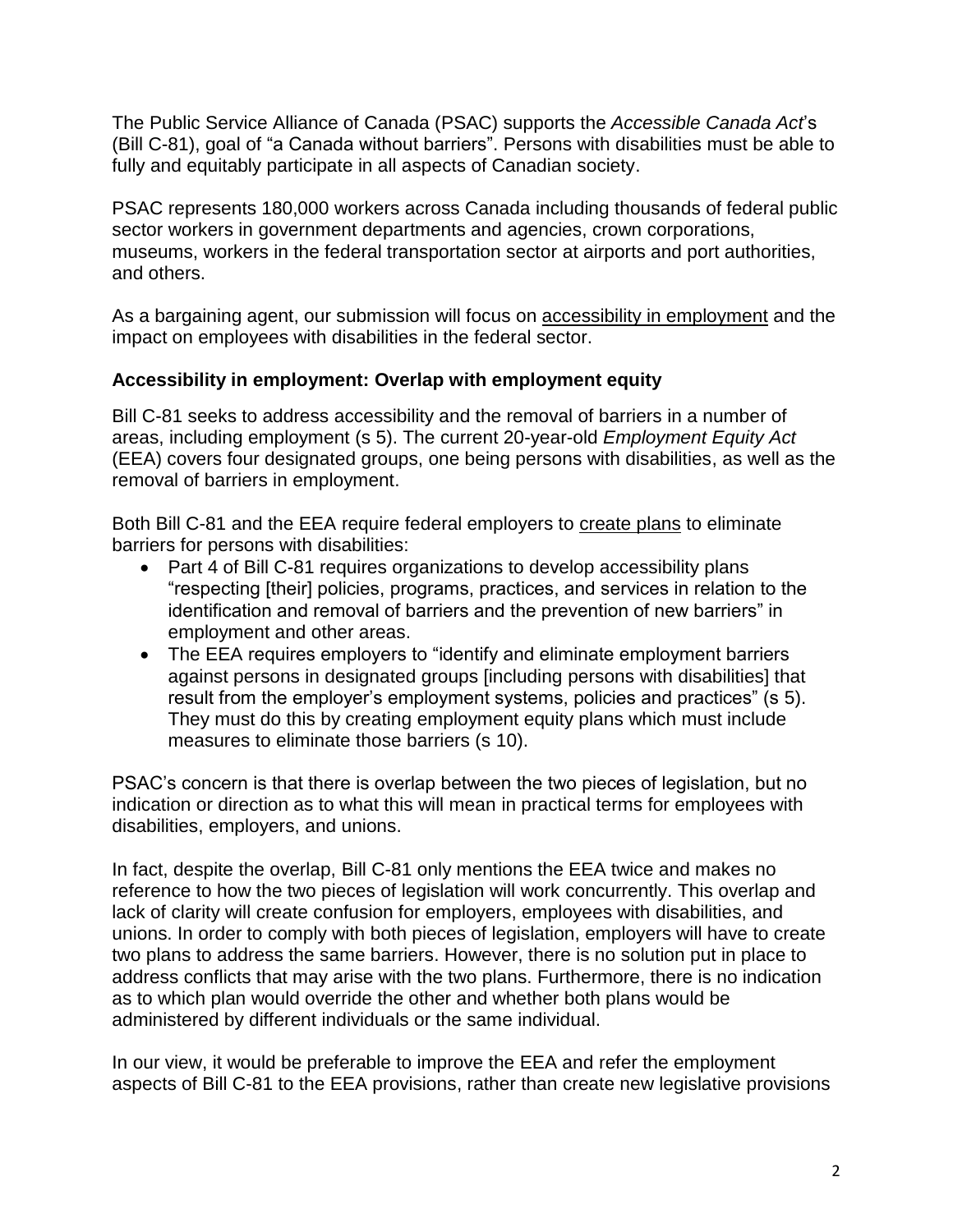duplicating the same area. It is an appropriate time to do so as the EE Act's five-year parliamentary review clause has not been actioned since 2002.

While the EEA is imperfect and out of date, it does provide an established framework that employers and unions have been working under for many years. Rather than "reinvent the wheel", we believe it would be more effective for all parties to continue to improve upon the work done under employment equity and begin with the long overdue review of the EEA.

### **Consultation with unions**

Another area of concern with Bill C-81 is the failure to reference the role of unions. Unions are an important stakeholder in the workplace and are legally bound to represent their members in matters of employment. This representation includes advocating for accessibility and the removal of barriers in the workplace for our members with disabilities.

Currently, unions like PSAC are directly involved in employment equity planning in federal workplaces. Under the EEA, employers are required to consult and collaborate with bargaining agents in the "preparation, implementation and revision of the employer's employment equity plan" (s. 15). Bill C-81 does not have the same requirement: it only requires employers to consult with "persons with disabilities" when creating accessibility plans.

In most cases, employees in the federal sector are represented by unions. That means that employers must involve unions when discussing workplace conditions, including accessibility for its employees with disabilities.

Bargaining agents should be involved in the preparation and implementation of accessibility plans (at least the provisions dealing with "employment"), as they are currently in employment equity plans.

#### **Accessibility plans**

The provisions in the Bill regarding accessibility plans are vague and do not require the plans to be good plans, nor do they specify what those plans should include. Conversely, the EEA stipulates what must be included in an employment equity plan very specifically (s 10), including what measures will be taken to remove barriers and a timeline for action.

The specificity required under the EEA is another reason why the EEA provisions should govern accessibility in employment.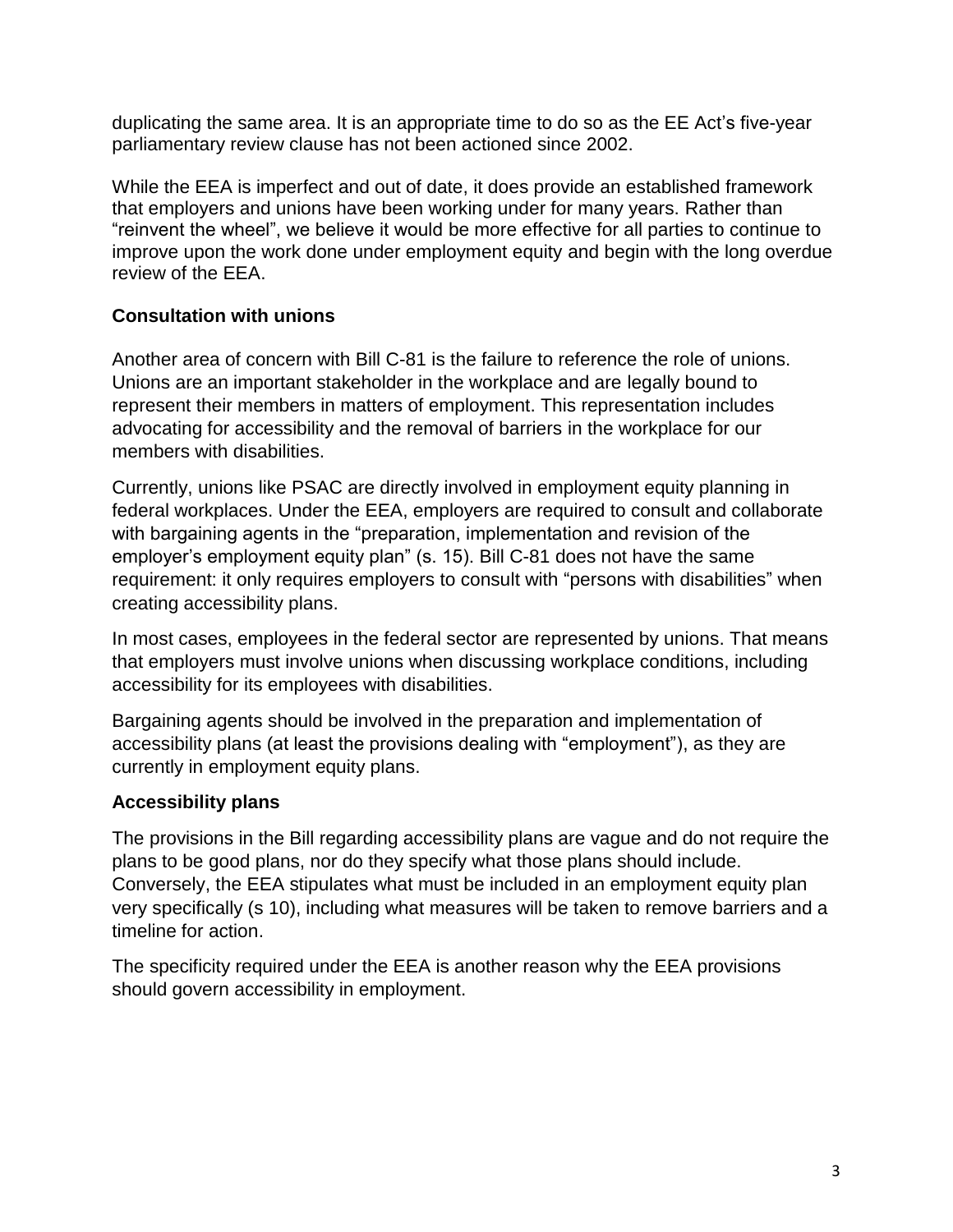#### **The federal government's role as an employer**

The government's own consultation report, entitled ["Creating new federal accessibility](https://www.canada.ca/en/employment-social-development/programs/accessible-people-disabilities/reports/consultations-what-we-learned.html)  [legislation: What we learned"](https://www.canada.ca/en/employment-social-development/programs/accessible-people-disabilities/reports/consultations-what-we-learned.html), acknowledges the important role of the federal government as an employer. One of the key messages heard during the consultation was that "the government of Canada should be a **leader in accessibility**", in several areas, including "hiring and supporting employees with disabilities."

C-81 does not address these areas at all. In fact, it does not mention the role of the Treasury Board as the employer for the federal public service, nor does it mention the role of the Public Service Commission, which oversees federal public service staffing.

Conversely, the EEA specifically references the responsibilities of Treasury Board and the Public Service Commission in s 4(4), as well as in several other sections in the Act.

Another important aspect to accessibility in employment is the duty to accommodate in the workplace. Even with the protection of the *Canadian Human Rights Act*, public service workers continue to be routinely denied accommodation in the workplace. A current policy related to employees on long-term sick leave – the Treasury Board Directive on Leave and Special Working Arrangements – continues to have the effect of discriminating against many employees with disabilities by effectively forcing them to retire from the public service after two years.

Accommodation-related grievances and human rights complaints can often take years before they are resolved, further compounding the issues faced by people who are seeking timely accommodation and a worsening of their condition.

The Joint Union/Management Task Force on Diversity and Inclusion's final [report](https://psacunionafpc-my.sharepoint.com/personal/pilona_psac-afpc_com/Documents/Bill%20C81/AIAC-Final-Report.pdf) notes that two of the top barriers to achieving diversity and inclusion in the workplace indicated by employees were "staffing and recruitment policies and practices", and "the level of workplace accommodation and accessibility". The Public Service Employee Survey results also consistently show that persons with disabilities face high rates of discrimination at work.

The Task Force recommended that a centralized, systematic approach be developed for accessibility and accommodations, including centralized funding for accommodations. Currently, the responsibilities are devolved from the central agencies to departments, resulting in a patch work and an inconsistent application and understanding of the employer's duty to accommodate.

Furthermore, with the federal government's accession to the Optional Protocol of the UN Convention on the Rights of Persons with Disabilities (CRPD) and the naming of the Canadian Human Rights Commission as the domestic monitoring body for CRPD implementation, Canada has an obligation and has made a commitment to ensure that people with disabilities have full enjoyment of their human rights, as asserted in the CRPD, which was ratified in 2010.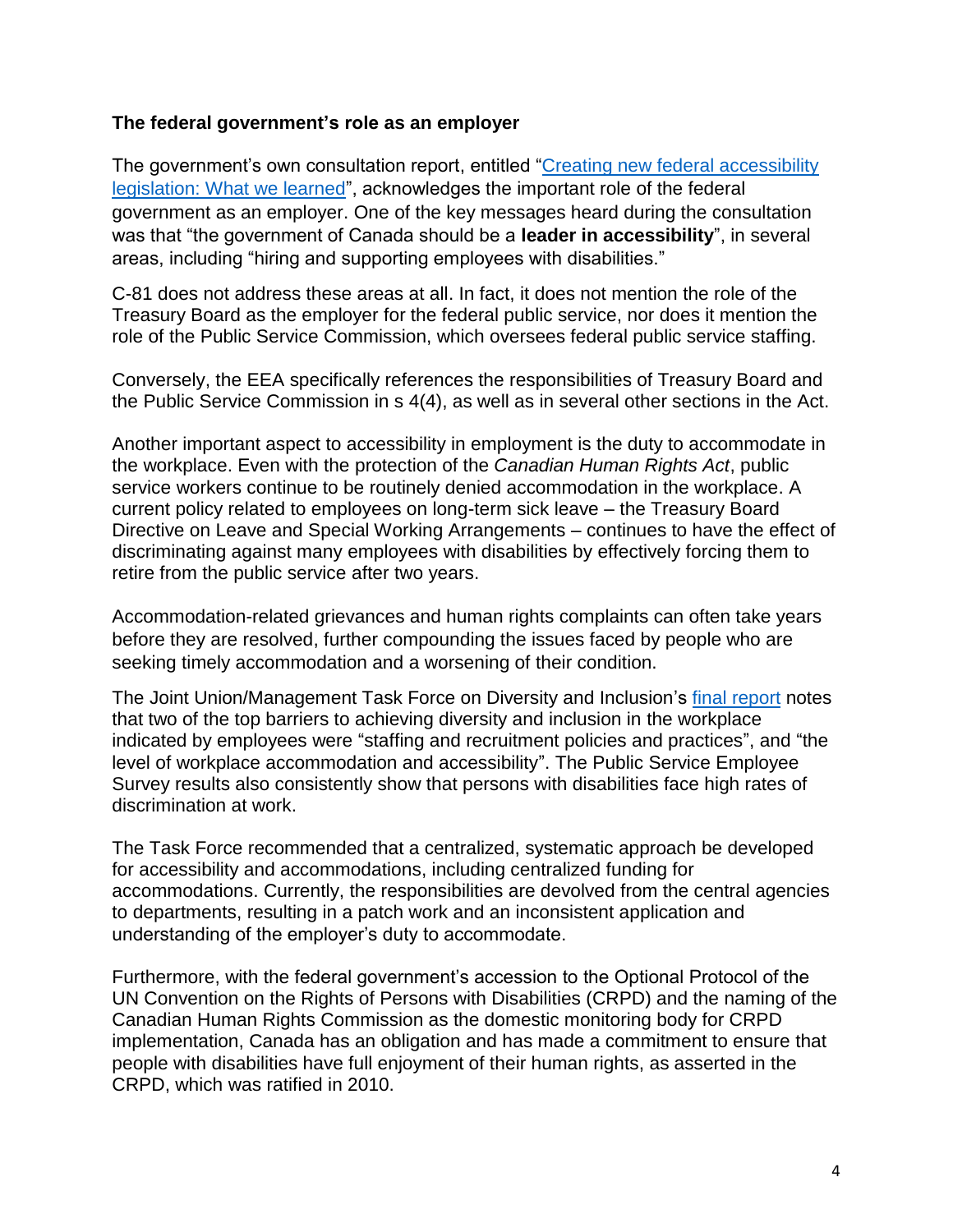#### **Complaints**

The Bill provides that individuals can file complaints regarding a contravention of the Regulations (s 94(1)), but there is no ability to file a complaint about a violation of the Act. This unfairly limits the substance of complaints. Individuals must be able to file complaints regarding a violation of the Act itself. For example, the absence of an accessibility plan in an organization, would be a contravention of the Act since the lack of a plan would result in the persistence of barriers.

The complaints provisions are also unevenly applied to unionized employees in the federal sector. The Bill allows for workers covered under the federal *Public Service Labour Relations Act*, the *Public Service Employment Act*, the *Parliamentary Employment and Staff Relations Act* and the *RCMP Act* to take their complaints through the grievance process. However, it does not do the same for workers in the broader public sector or the private sector, who are covered under the *Canada Labour Code*.

The legislation should not create a burden on complainants by creating parallel processes to those available through the grievance procedures guaranteed in their collective agreements. Workers who have recourse through a collective agreement should be permitted to have their complaints heard through the grievance process, and the arbitrators should have the power to interpret and apply the *Accessible Canada Act*.

The grievance process provides the right to appeal and review decisions. It is a robust process that already has the buy-in of unionized workers. Most importantly, it would allow a worker to file a grievance that addresses multiple workplace issues, including accessibility, without the requirement of pursuing multiple parallel complaint processes.

### **RECOMMENDATIONS**

In consideration of the parliamentary schedule, PSAC does not wish to impede passage of this bill as we support the goals of the legislation.

Below are the recommendations that PSAC presented to the House of Commons. We encourage the Senate to take these into consideration when amendments or reviews of this Act or similar legislation are brought forward in the future.

1. Amend s 5(a) of *The Accessible Canada Act* to clarify that accessibility in employment must be kept under the provisions of the *Employment Equity Act* and that all regulated entities are responsible for implementing employment equity for persons with disabilities. All other references to employment in the Bill should follow suit.

Alternatively, the following changes could be applied to ensure that accessibility in employment is dealt with adequately under the *Accessible Canada Act.*